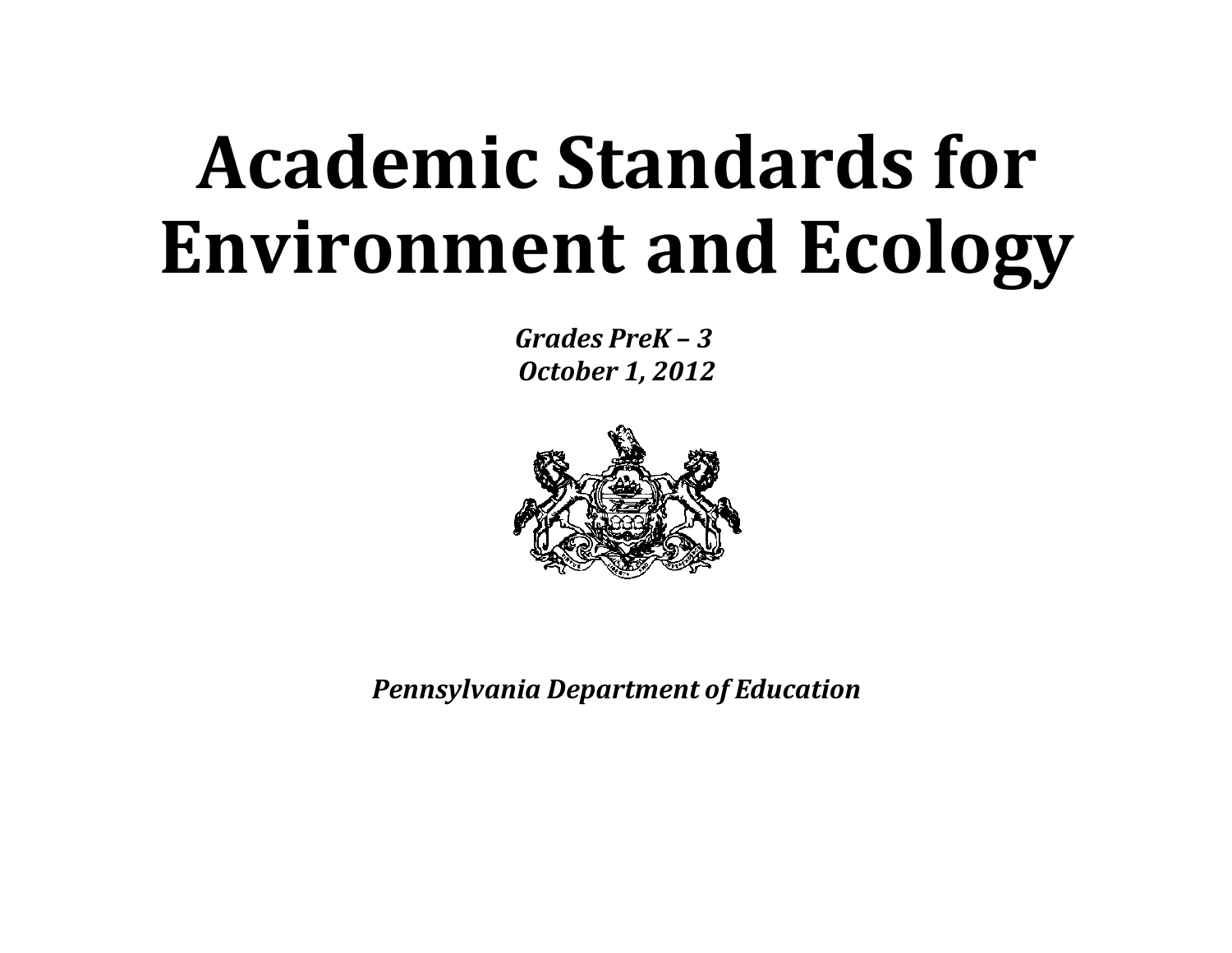#### GRADES PreK – 3 Environment and Ecology **X. TABLE OF CONTENTS**

|                                             | XI.  |
|---------------------------------------------|------|
| <b>THE ACADEMIC STANDARDS</b>               |      |
|                                             | 4.1. |
| A. The Environment                          |      |
| <b>B.</b> Materials Cycles                  |      |
| C. Energy Flow                              |      |
| D. Biodiversity                             |      |
| E. Succession                               |      |
| F. Science as Inquiry                       |      |
|                                             | 4.2. |
| A. Watersheds                               |      |
| <b>B.</b> Wetlands                          |      |
| C. Aquatic Ecosystems                       |      |
| D. Science as Inquiry                       |      |
|                                             | 4.3. |
| A. Use of Natural Resources                 |      |
| <b>B.</b> Availability of Natural Resources |      |
| C. Science as Inquiry                       |      |
|                                             | 4.4. |
| A. Food and Fiber Systems                   |      |
| <b>B.</b> Importance of Agriculture         |      |
| C. Applying Sciences to Agriculture         |      |
| D. Technology Influences on Agriculture     |      |
| E. Science as Inquiry                       |      |
|                                             | 4.5. |
| A. Sustainability                           |      |
| <b>B.</b> Integrated Pest Management        |      |
| C. Pollution                                |      |
| D. Waste Management                         |      |
| E. Human Health Issues                      |      |
| F. Science as Inquiry                       |      |
|                                             | XII. |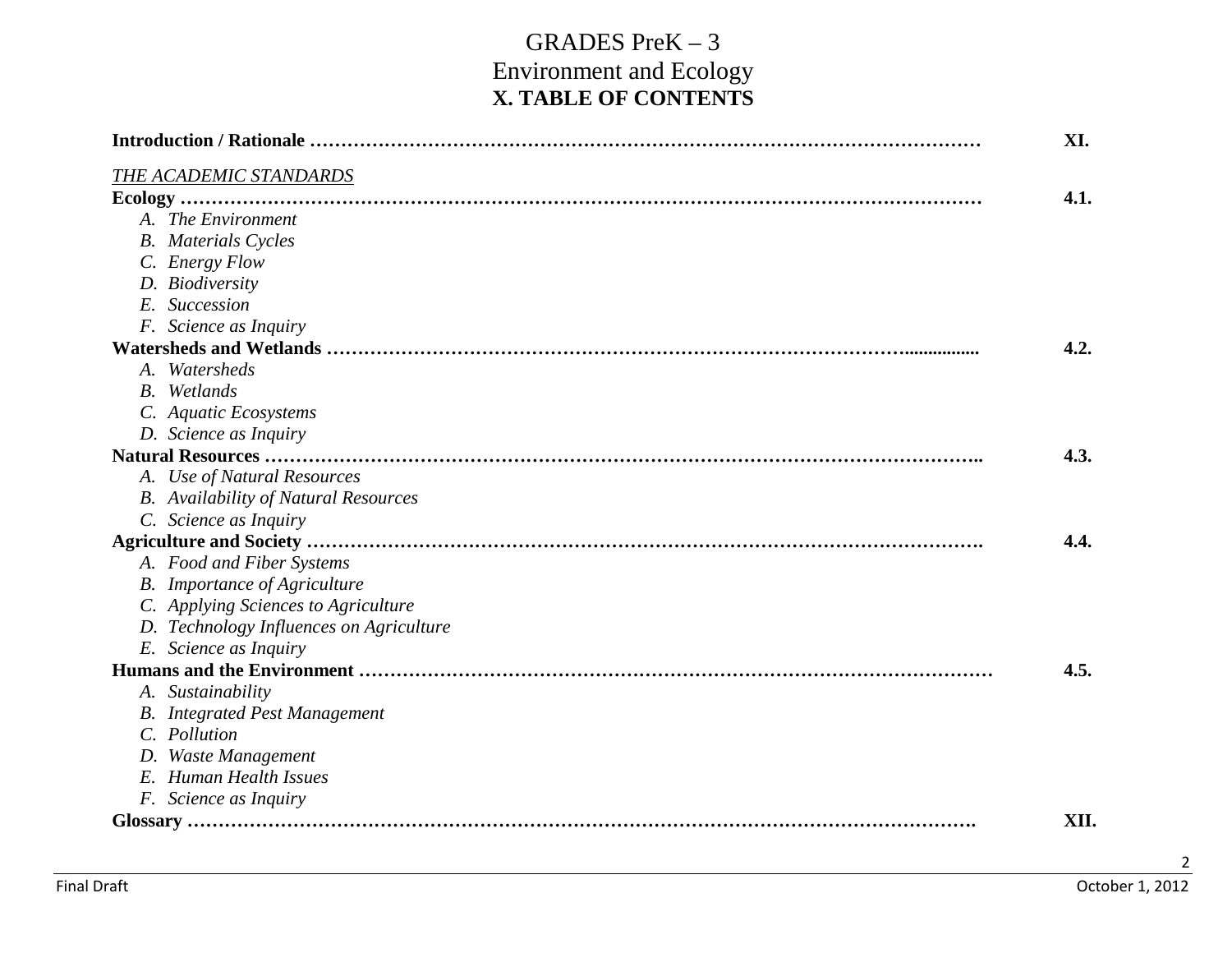#### **XI. INTRODUCTION**

This document includes Environment and Ecology Standards that describe what students should know and be able to do in these areas:

- ◊ 4.1. Ecology
- ◊ 4.2. Watersheds and Wetlands
- ◊ 4.3. Natural Resources
- ◊ 4.4. Agriculture and Society
- ◊ 4.5. Humans and the Environment

The Declaration of Rights, Article 1 of the Pennsylvania Constitution states in Section 27: "The people have a right to clean air, pure water, and to the preservation of the natural, scenic, historic and aesthetic values of the environment. Pennsylvania's public natural resources are the common property of all people, including generations yet to come. As trustee of these resources, the Commonwealth shall conserve and maintain them for the benefit of all the people." To this end it is our responsibility to develop a citizenry that is aware of and concerned about the total environment and has the knowledge and skills to work toward solutions to current problems and the prevention of new ones.

Environment and Ecology is grounded in the complexity of the world we live in and its sustainability. It examines the world's natural processes and social systems. Environment and Ecology places its main emphasis in the real world. Allowing students to understand, through a sound academic content base, how their everyday lives revolve around their use of the natural world, the resources it provides and the laws that influence it.

These standards establish the essential elements of what students should know and be able to do as they move from PreK to  $3<sup>rd</sup>$  grade. The sequential nature of this document reflects the need for rigorous content that students will be expected to achieve.

The study of Environment and Ecology will allow students to be active participants and problem solvers in real issues that affect them, their homes, schools and communities. The very interdisciplinary nature of this field allows teachers and students to use science, technology and social systems as the vehicles to a better tomorrow through the Environment and Ecology Standards.

With the addition of PreK-3 Environment and Ecology Standards, it is suggested that Grade 1 focus on terrestrial habitats; Grade 2 focus on aquatic habitats; and Grade 3 focus on wetland habitats.

A glossary is included to assist the reader in understanding terminology contained in the standards.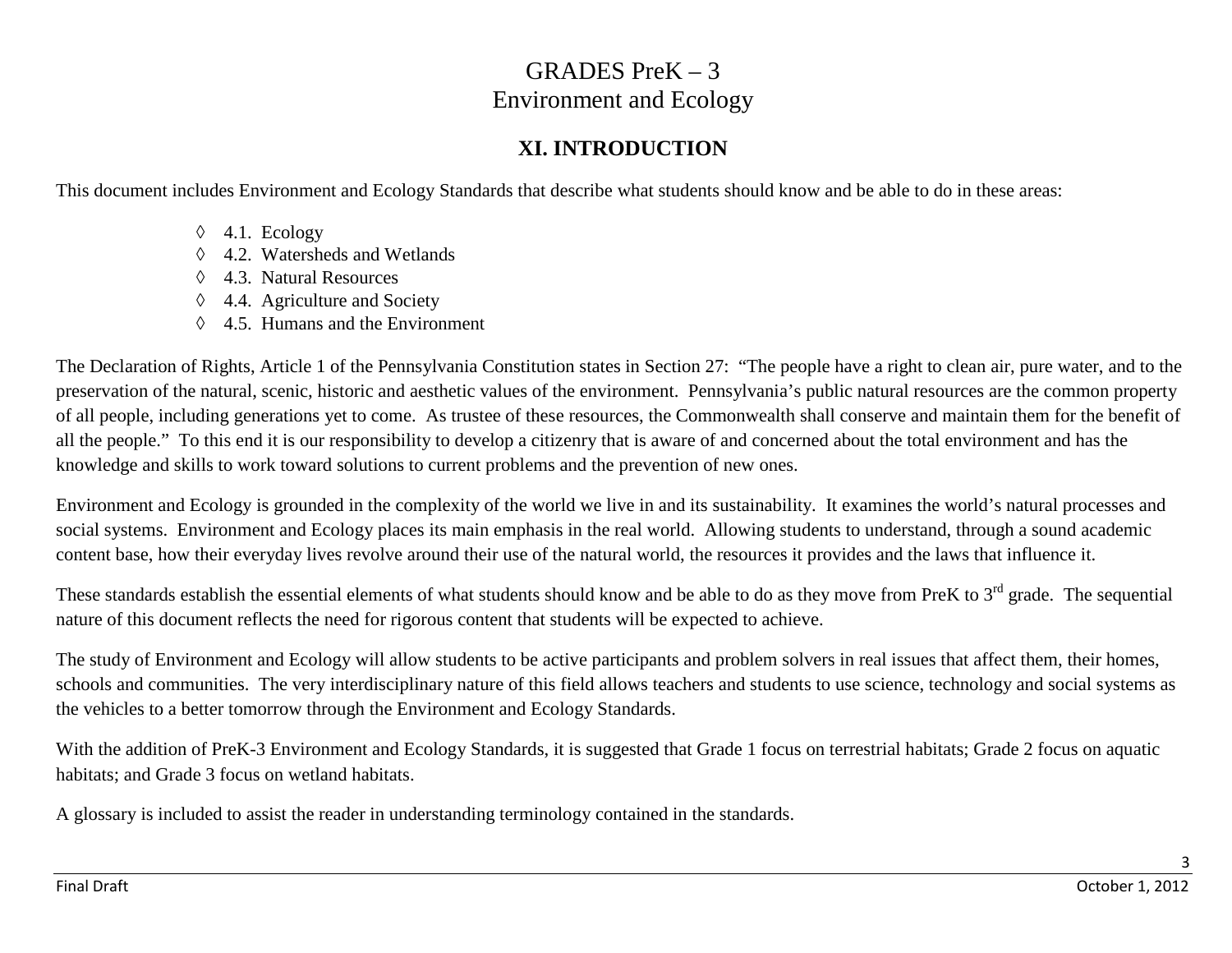**Science as Inquiry**: Understanding of science content is enhanced when concepts are grounded in inquiry experiences. The use of scientific inquiry will help ensure that students develop a deep understanding science content, processes, knowledge and understanding of scientific ideas, and the work of scientists; therefore, inquiry is embedded as a strand throughout all content areas. Teaching science as inquiry provides teachers with the opportunity to help all students in grades PreK-3 develop abilities necessary to understand and do scientific inquiry. These are very similar across grade bands and evolve in complexity as the grade level increases.

#### **Science as Inquiry**

#### **Grades PreK - 3**

*Pennsylvania's public schools shall teach, challenge and support every student to realize his or her maximum potential and to acquire the knowledge and skills needed to:*

- Distinguish between scientific fact and opinion.
- Ask questions about objects, organisms and events.
- Understand that all scientific investigations involve asking and answering questions and comparing the answer with what is already known.
- Plan and conduct a simple investigation and understand that different questions require different kinds of investigations.
- Use simple equipment (tools and other technologies) to gather data and understand that this allows scientists to collect more information than relying only on their senses to gather information.
- Use data/evidence to construct explanations and understand that scientists develop explanations based on their evidence and compare them with their current scientific knowledge.
- Communicate procedures and explanations giving priority to evidence and understanding that scientists make their results public, describe their investigations so they can be reproduced and review and ask questions about the work of other scientists.

|              | $4.1$ PK F        | $4.2$ PK D | 4.3.PK.C | 4.4.PK.E          | 4.5.PK.F |
|--------------|-------------------|------------|----------|-------------------|----------|
| B            | 4.1.K.F           | $4.2$ .K.D | 4.3.K.C  | $4.4$ K E         | 4.5.K.F  |
|              | $4.1.1 \text{ F}$ | 4.2.1.D    | 4.3.1.C  | $4.4.1 \text{ E}$ | 4.5.1.F  |
| $\mathbf{m}$ | $4.1.2 \text{ F}$ | 4.2.2.D    | 4.3.2.C  | 4.4.2 E           | 4.5.2.F  |
| Strand       | 4.1.3.F           | 4.2.3.D    | 4.3.3.C  | 4.4.3.E           | 4.5.3.F  |
| Cont         |                   |            |          |                   |          |
|              |                   |            |          |                   |          |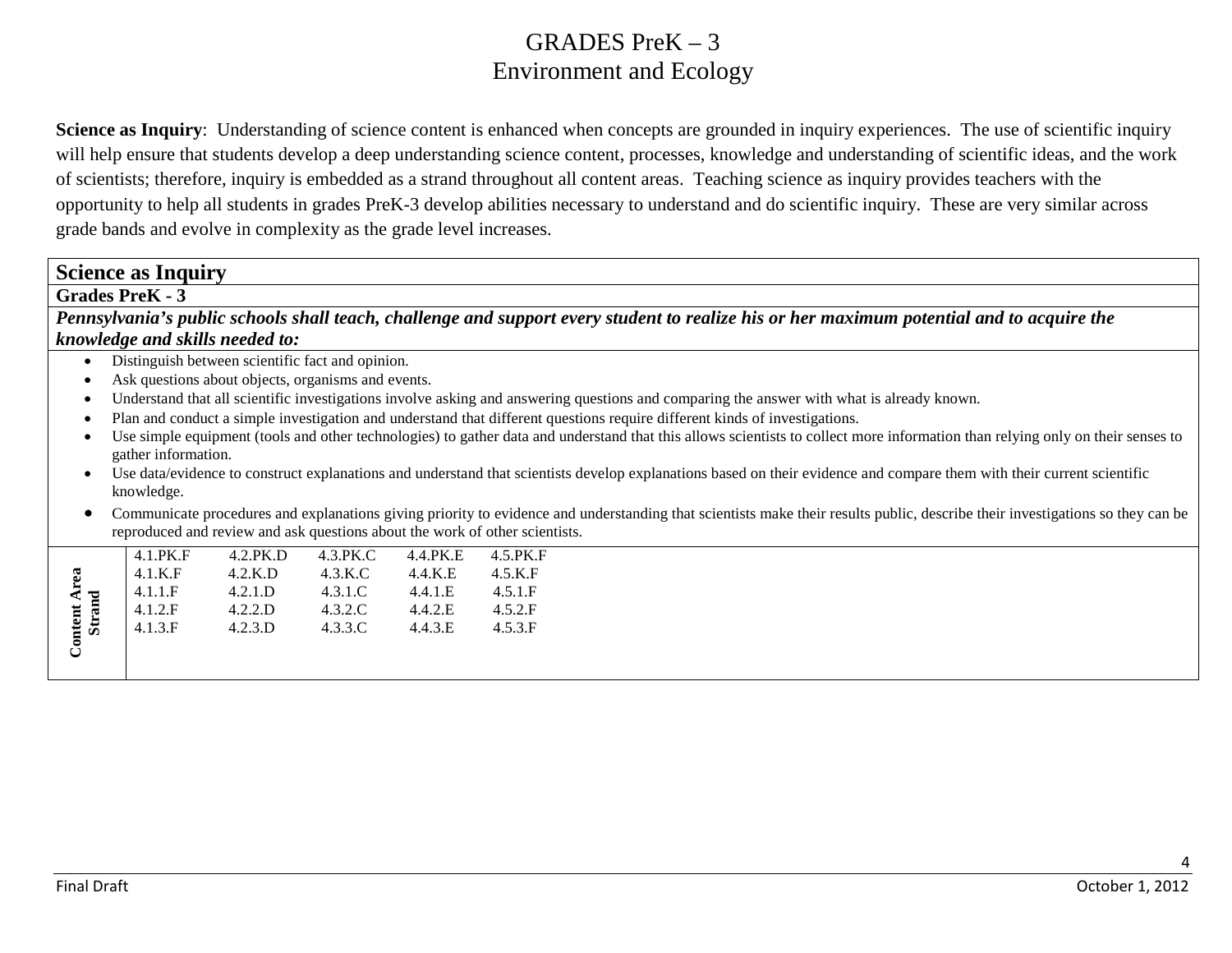|                     | 4.1.PK                                                                                   | 4.1.K                                                                                                                                    | 4.1.1                                                                                                                                     | 4.1.2                                                                                                                                         | 4.1.3                                                                                                                                                                                        |
|---------------------|------------------------------------------------------------------------------------------|------------------------------------------------------------------------------------------------------------------------------------------|-------------------------------------------------------------------------------------------------------------------------------------------|-----------------------------------------------------------------------------------------------------------------------------------------------|----------------------------------------------------------------------------------------------------------------------------------------------------------------------------------------------|
|                     | <b>GRADE PK</b>                                                                          | <b>GRADE K</b>                                                                                                                           | <b>GRADE 1</b>                                                                                                                            | <b>GRADE 2</b>                                                                                                                                | <b>GRADE 3</b>                                                                                                                                                                               |
|                     |                                                                                          |                                                                                                                                          | Pennsylvania's public schools shall teach, challenge and support every student to realize his or her maximum potential and to acquire the |                                                                                                                                               |                                                                                                                                                                                              |
|                     | knowledge and skills needed to:<br>4.1.PK.A                                              | 4.1.K.A                                                                                                                                  | 4.1.1.A                                                                                                                                   | 4.1.2.A                                                                                                                                       | 4.1.3.A                                                                                                                                                                                      |
| Environment<br>The  | Identify living and nonliving<br>things in the immediate and<br>surrounding environment. | Identify the similarities and<br>differences of living and non-<br>living things within the<br>immediate and surrounding<br>environment. | Identify and describe the basic<br>needs of living things in a<br>terrestrial habitat.                                                    | Describe how a plant or an<br>animal is dependent on living<br>and nonliving things in an<br>aquatic habitat.                                 | Differentiate between the<br>living and nonliving<br>components in an<br>environment.                                                                                                        |
| Materials<br>Cycles | 4.1.PK.B<br><b>Intentionally Blank</b>                                                   | 4.1.K.B<br><b>Intentionally Blank</b>                                                                                                    | 4.1.1.B<br><b>Intentionally Blank</b>                                                                                                     | 4.1.2.B<br><b>Intentionally Blank</b>                                                                                                         | 4.1.3.B<br><b>Intentionally Blank</b>                                                                                                                                                        |
| Energy<br>Flow      | 4.1.PK.C<br>Identify that plants need the<br>sun to grow.                                | 4.1.K.C<br><b>Intentionally Blank</b>                                                                                                    | 4.1.1.C<br>Describe a simple food chain<br>within a terrestrial habitat.                                                                  | 4.1.2.C<br>Identify sources of energy in<br>an aquatic habitat.                                                                               | 4.1.3.C<br>Identify sources of energy.                                                                                                                                                       |
| Biodiversity        | 4.1.PK.D<br>Identify basic needs of living<br>things.                                    | 4.1.K.D<br>Observe and describe what<br>happens to living things when<br>needs are met.                                                  | 4.1.1.D<br>Identify living things that are<br>threatened, endangered, or<br>extinct.                                                      | 4.1.2.D<br>Identify differences in living<br>things (color, shape, size, etc.)<br>and describe how adaptations<br>are important for survival. | 4.1.3.D<br>Identify organisms that are<br>dependent on one another in a<br>given ecosystem.<br>Define habitat and<br>$\bullet$<br>explain how a change<br>in habitat affects an<br>organism. |
| Succession          | 4.1.PK.E<br>Identify the change of seasons<br>in the environment.                        | 4.1.K.E<br>Identify how the changes of<br>seasons affect their local<br>environment.                                                     | 4.1.1.E<br>Describe the seasons and<br>describe how the change of the<br>season affects living things.                                    | 4.1.2.E<br>Identify how living things<br>survive changes in their<br>environment.                                                             | 4.1.3.E<br>Identify changes in the<br>environment over time.                                                                                                                                 |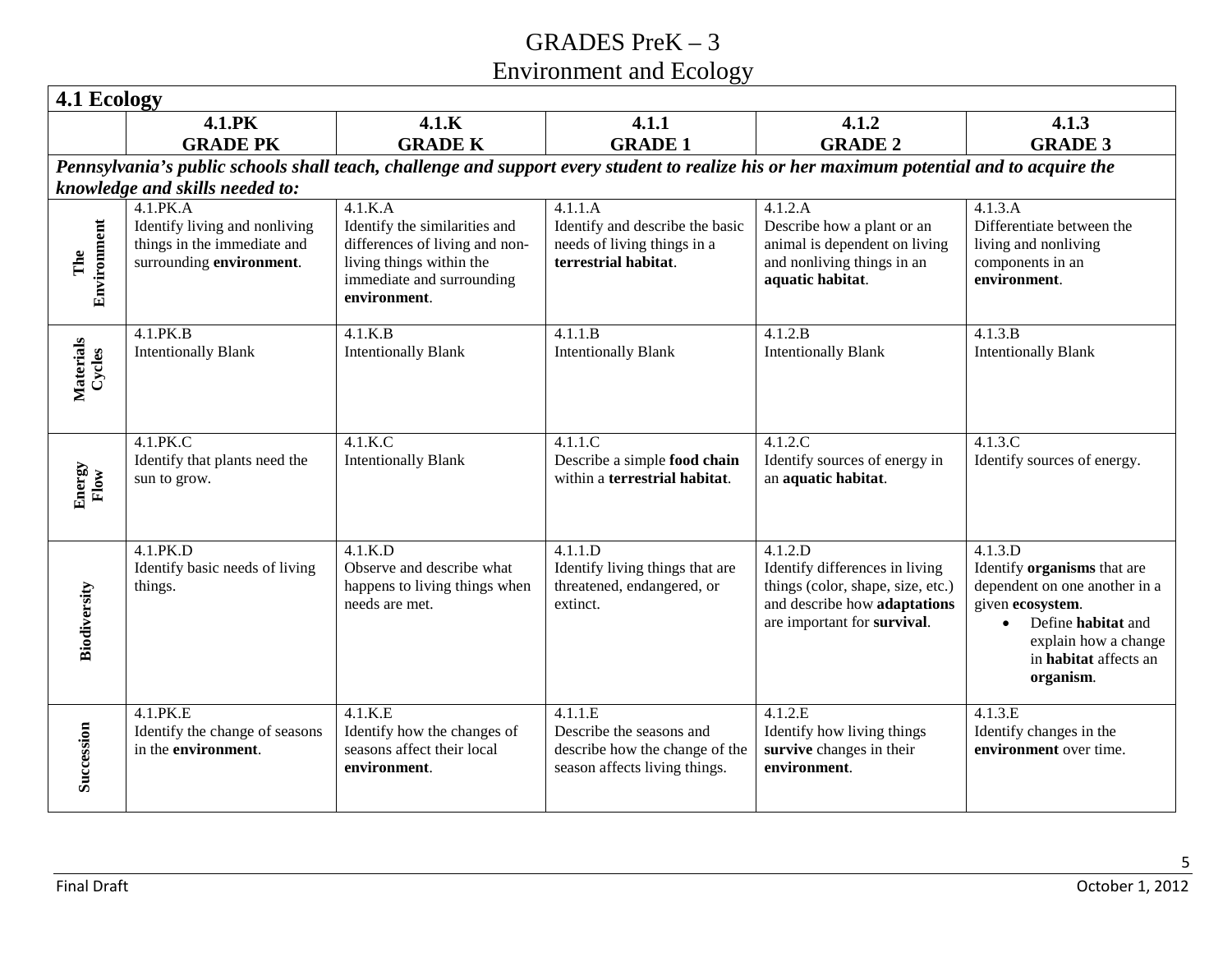| 4.1 Ecology           |                                 |                               |                               |                                                                                                                                           |                               |
|-----------------------|---------------------------------|-------------------------------|-------------------------------|-------------------------------------------------------------------------------------------------------------------------------------------|-------------------------------|
|                       | <b>4.1.PK</b>                   | 4.1.K                         | 4.1.1                         | 4.1.2                                                                                                                                     | 4.1.3                         |
|                       | <b>GRADE PK</b>                 | <b>GRADE K</b>                | <b>GRADE 1</b>                | <b>GRADE 2</b>                                                                                                                            | <b>GRADE 3</b>                |
|                       |                                 |                               |                               | Pennsylvania's public schools shall teach, challenge and support every student to realize his or her maximum potential and to acquire the |                               |
|                       | knowledge and skills needed to: |                               |                               |                                                                                                                                           |                               |
|                       | 4.1.PK.F                        | 4.1.K.F                       | 4.1.1.F                       | 4.1.2.F                                                                                                                                   | 4.1.3.F                       |
|                       | See Science as Inquiry in the   | See Science as Inquiry in the | See Science as Inquiry in the | See Science as Inquiry in the                                                                                                             | See Science as Inquiry in the |
|                       | Introduction for grade level    | Introduction for grade level  | Introduction for grade level  | Introduction for grade level                                                                                                              | Introduction for grade level  |
|                       | indicators. (As indicated on    | indicators. (As indicated on  | indicators. (As indicated on  | indicators. (As indicated on                                                                                                              | indicators. (As indicated on  |
| Science as<br>Inquiry | page 4.)                        | page 4.)                      | page 4.)                      | page 4.)                                                                                                                                  | page 4.)                      |
|                       |                                 |                               |                               |                                                                                                                                           |                               |
|                       |                                 |                               |                               |                                                                                                                                           |                               |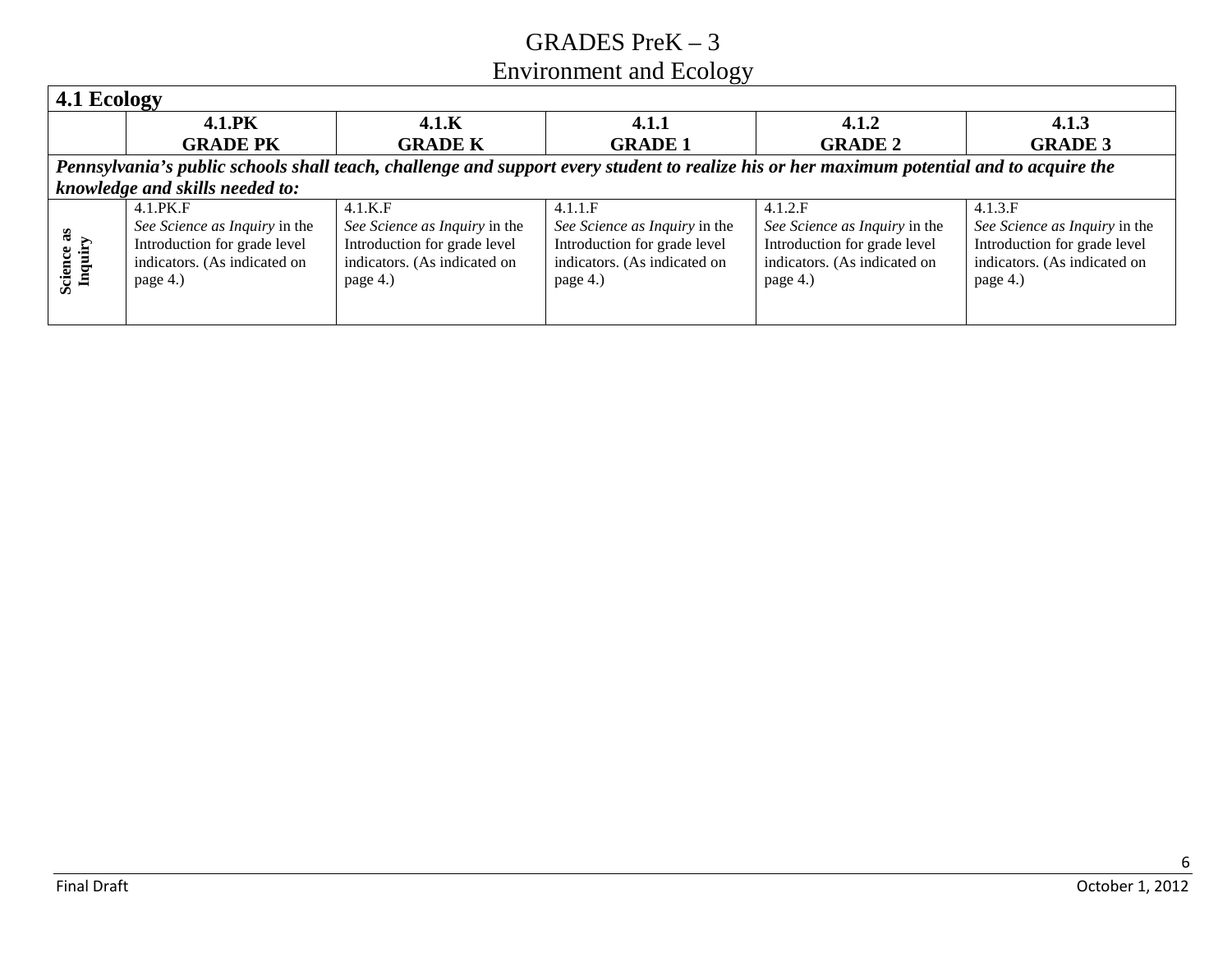|                       | <b>4.2 Watersheds and Wetlands</b>                                                                        |                                                                                                           |                                                                                                                                           |                                                                                                           |                                                                                                           |  |
|-----------------------|-----------------------------------------------------------------------------------------------------------|-----------------------------------------------------------------------------------------------------------|-------------------------------------------------------------------------------------------------------------------------------------------|-----------------------------------------------------------------------------------------------------------|-----------------------------------------------------------------------------------------------------------|--|
|                       | 4.2.PK                                                                                                    | 4.2.K                                                                                                     | 4.2.1                                                                                                                                     | 4.2.2                                                                                                     | 4.2.3                                                                                                     |  |
|                       | <b>GRADE PK</b>                                                                                           | <b>GRADE K</b>                                                                                            | <b>GRADE 1</b>                                                                                                                            | <b>GRADE 2</b>                                                                                            | <b>GRADE 3</b>                                                                                            |  |
|                       |                                                                                                           |                                                                                                           | Pennsylvania's public schools shall teach, challenge and support every student to realize his or her maximum potential and to acquire the |                                                                                                           |                                                                                                           |  |
|                       | knowledge and skills needed to:                                                                           |                                                                                                           |                                                                                                                                           |                                                                                                           |                                                                                                           |  |
|                       | 4.2.PK.A                                                                                                  | 4.2.K.A                                                                                                   | 4.2.1.A                                                                                                                                   | 4.2.2.A                                                                                                   | 4.2.3.A                                                                                                   |  |
| Watersheds            | Identify various types of<br>moving water in Pennsylvania.                                                | Identify components of a<br>water cycle.                                                                  | Explain the path water takes as<br>it moves through the water<br>cycle.                                                                   | <b>Intentionally Blank</b>                                                                                | Define the term watershed.<br>Identify the<br>$\bullet$<br>watersheds in which<br>you reside.             |  |
|                       | 4.2.PK.B                                                                                                  | 4.2.K.B                                                                                                   | 4.2.1.B                                                                                                                                   | 4.2.2.B                                                                                                   | 4.2.3.B                                                                                                   |  |
| Wetlands              | Identify a wetland as an<br>ecosystem in Pennsylvania.                                                    | Differentiate between<br>terrestrial, aquatic, and<br>wetland ecosystems in<br>Pennsylvania.              | <b>Intentionally Blank</b>                                                                                                                | <b>Intentionally Blank</b>                                                                                | Identify plants and animals<br>found in a wetland.                                                        |  |
|                       | 4.2.PK.C                                                                                                  | 4.2.K.C                                                                                                   | 4.2.1.C                                                                                                                                   | 4.2.2.C                                                                                                   | 4.2.3.C                                                                                                   |  |
| Aquatic<br>Ecosystem  | Describe an aquatic (water)<br>and terrestrial (land) habitat.                                            | Identify that there are living<br>and nonliving components in<br>an aquatic habitat.                      | <b>Intentionally Blank</b>                                                                                                                | Identify and describe the basic<br>needs of plants and animals in<br>an aquatic ecosystem.                | Identify plants and animals that<br>live in lakes, ponds, streams,<br>and wetlands.                       |  |
|                       | 4.2.PK.D                                                                                                  | 4.2.K.D                                                                                                   | 4.2.1.D                                                                                                                                   | 4.2.2.D                                                                                                   | 4.2.3.D                                                                                                   |  |
| Science as<br>Inquiry | See Science as Inquiry in the<br>Introduction for grade level<br>indicators. (As indicated on<br>page 4.) | See Science as Inquiry in the<br>Introduction for grade level<br>indicators. (As indicated on<br>page 4.) | See Science as Inquiry in the<br>Introduction for grade level<br>indicators. (As indicated on<br>page 4.)                                 | See Science as Inquiry in the<br>Introduction for grade level<br>indicators. (As indicated on<br>page 4.) | See Science as Inquiry in the<br>Introduction for grade level<br>indicators. (As indicated on<br>page 4.) |  |
|                       |                                                                                                           |                                                                                                           |                                                                                                                                           |                                                                                                           |                                                                                                           |  |
| <b>Final Draft</b>    |                                                                                                           |                                                                                                           |                                                                                                                                           |                                                                                                           | October 1, 2012                                                                                           |  |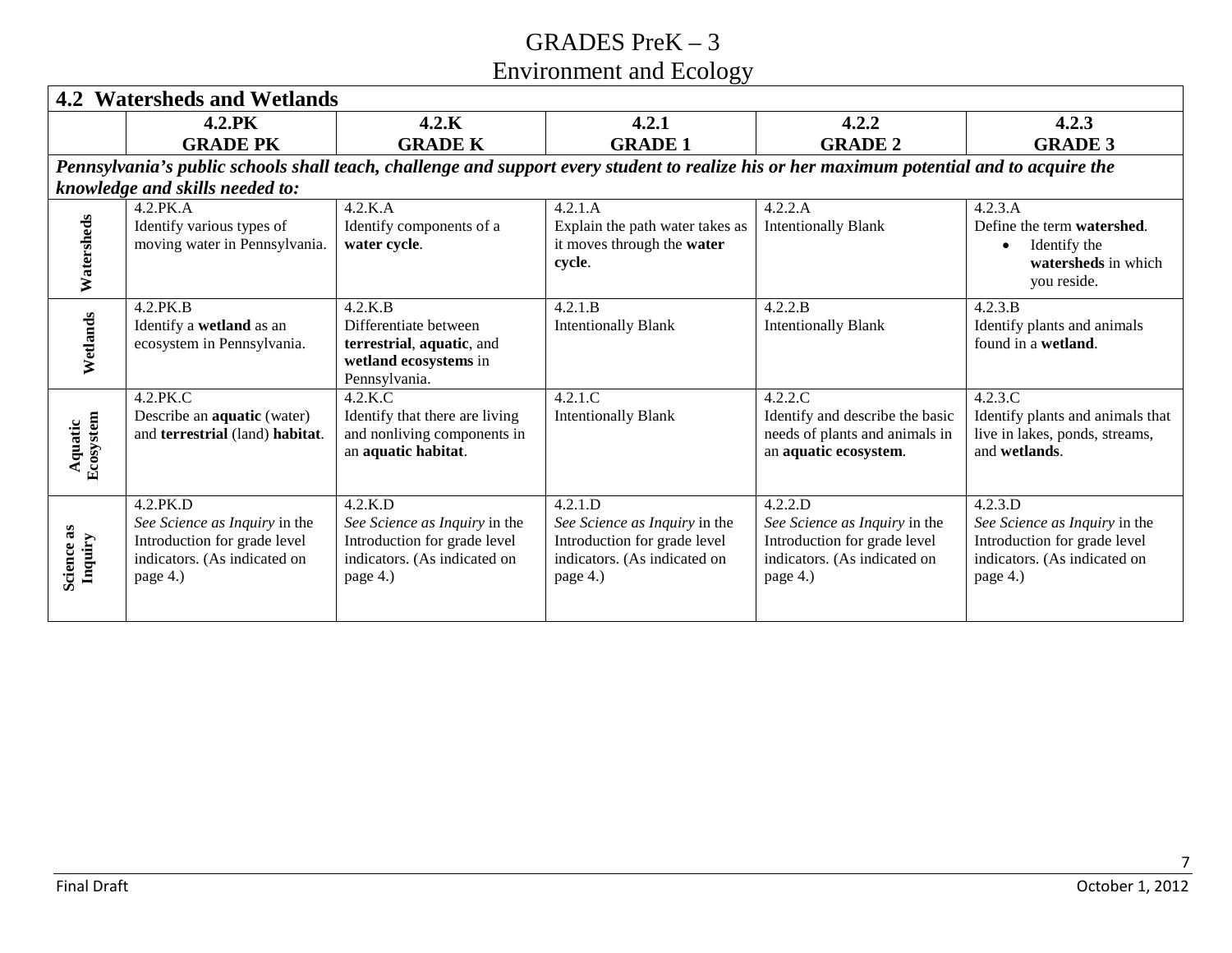|                                         | <b>4.3 Natural Resources</b>                                                                                          |                                                                                                                      |                                                                                                                      |                                                                                                                                           |                                                                                                                      |
|-----------------------------------------|-----------------------------------------------------------------------------------------------------------------------|----------------------------------------------------------------------------------------------------------------------|----------------------------------------------------------------------------------------------------------------------|-------------------------------------------------------------------------------------------------------------------------------------------|----------------------------------------------------------------------------------------------------------------------|
|                                         | 4.3.PK                                                                                                                | 4.3.K                                                                                                                | 4.3.1                                                                                                                | 4.3.2                                                                                                                                     | 4.3.3                                                                                                                |
|                                         | <b>GRADE PK</b>                                                                                                       | <b>GRADE K</b>                                                                                                       | <b>GRADE 1</b>                                                                                                       | <b>GRADE 2</b>                                                                                                                            | <b>GRADE 3</b>                                                                                                       |
|                                         |                                                                                                                       |                                                                                                                      |                                                                                                                      | Pennsylvania's public schools shall teach, challenge and support every student to realize his or her maximum potential and to acquire the |                                                                                                                      |
|                                         | knowledge and skills needed to:                                                                                       |                                                                                                                      |                                                                                                                      |                                                                                                                                           |                                                                                                                      |
| Use of Natural<br>Resources             | 4.3.PK.A<br>Identify how the environment<br>provides for the needs of<br>people in their daily lives.                 | 4.3.K.A<br>Identify some renewable<br>resources used in the<br>classroom.                                            | 4.3.1.A<br>Identify some renewable<br>resources used in the<br>community.                                            | 4.3.2.A<br>Describe the jobs/hobbies<br>people have in the community<br>that relate to natural<br>resources.                              | 4.3.3.A<br>Identify the natural resources<br>used to make various<br>products.                                       |
| Availability<br>of Natural<br>Resources | 4.3.PK.B<br>Identify natural resources<br>available to people in their<br>daily life.                                 | 4.3.K.B<br>Recognize the importance of<br>conserving natural resources.                                              | 4.3.1.B<br>Recognize the difference<br>between renewable and<br>nonrenewable resources.                              | 4.3.2.B<br>Identify products and by-<br>products derived from<br>renewable resources.                                                     | 4.3.3.B<br>Identify local natural<br>resources.                                                                      |
| Science as<br>Inquiry                   | 4.3.PK.C<br>See Science as Inquiry in the<br>Introduction for grade level<br>indicators. (As indicated on<br>page 4.) | 4.3.K.C<br>See Science as Inquiry in the<br>Introduction for grade level<br>indicators. (As indicated on<br>page 4.) | 4.3.1.C<br>See Science as Inquiry in the<br>Introduction for grade level<br>indicators. (As indicated on<br>page 4.) | 4.3.2.C<br>See Science as Inquiry in the<br>Introduction for grade level<br>indicators. (As indicated on<br>page 4.)                      | 4.3.3.C<br>See Science as Inquiry in the<br>Introduction for grade level<br>indicators. (As indicated on<br>page 4.) |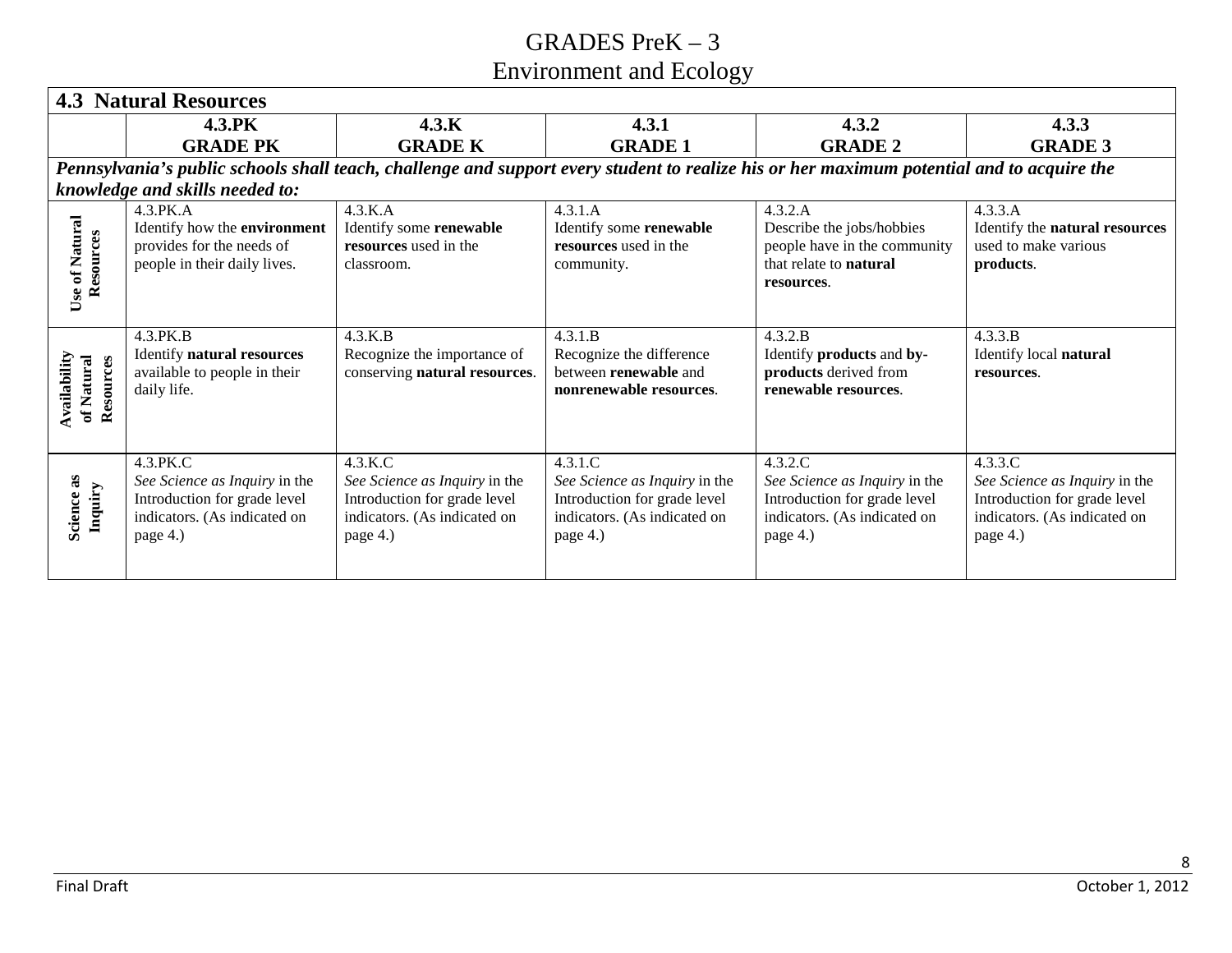|                                            | <b>4.4 Agriculture and Society</b>                                                                                    |                                                                                                                                           |                                                                                                                      |                                                                                                                      |                                                                                                                                 |
|--------------------------------------------|-----------------------------------------------------------------------------------------------------------------------|-------------------------------------------------------------------------------------------------------------------------------------------|----------------------------------------------------------------------------------------------------------------------|----------------------------------------------------------------------------------------------------------------------|---------------------------------------------------------------------------------------------------------------------------------|
|                                            | 4.4.PK                                                                                                                | 4.4.K                                                                                                                                     | 4.4.1                                                                                                                | 4.4.2                                                                                                                | 4.4.3                                                                                                                           |
|                                            | <b>GRADE PK</b>                                                                                                       | <b>GRADE K</b>                                                                                                                            | <b>GRADE 1</b>                                                                                                       | <b>GRADE 2</b>                                                                                                       | <b>GRADE 3</b>                                                                                                                  |
|                                            |                                                                                                                       | Pennsylvania's public schools shall teach, challenge and support every student to realize his or her maximum potential and to acquire the |                                                                                                                      |                                                                                                                      |                                                                                                                                 |
|                                            | knowledge and skills needed to:                                                                                       |                                                                                                                                           |                                                                                                                      |                                                                                                                      |                                                                                                                                 |
|                                            | 4.4.PK.A                                                                                                              | 4.4.K.A                                                                                                                                   | 4.4.1.A                                                                                                              | 4.4.2.A                                                                                                              | 4.4.3.A                                                                                                                         |
| <b>Fiber Systems</b><br>Food and           | Identify what plants and<br>animals need to grow.                                                                     | Identify common plants and<br>animals found in Pennsylvania<br>agricultural systems.                                                      | Describe the role of soil in<br>agricultural systems.                                                                | Identify <b>agriculture</b> as a<br>living system and that food<br>and fiber originate from plants<br>and animals.   | Identify Pennsylvania crops<br>that provide food for the table<br>and fiber for textiles.                                       |
| Importance of<br>Agriculture               | 4.4.PK.B<br>Identify people's basic needs.                                                                            | 4.4.K.B<br>Identify common plants and<br>animals used by people.                                                                          | 4.4.1.B<br>Identify products and by-<br>products of the agricultural<br>system.                                      | 4.4.2.B<br>Explain how agriculture<br>supports jobs in Pennsylvania.                                                 | 4.4.3.B<br>Explain how agriculture<br>meets the basic needs of<br>humans.                                                       |
| Applying<br>Sciences to<br>Agriculture     | 4.4.PK.C<br>Recognize that plants and<br>animals grow and change.                                                     | $4.4$ .K.C<br>Observe and describe stages of<br>life cycles for plants and<br>animals.                                                    | 4.4.1.C<br>Describe the life cycles of<br>different plants and animals in<br>a terrestrial habitat.                  | 4.4.2.C<br>Examine life cycles of plants<br>and animals in an aquatic<br>habitat.                                    | 4.4.3.C<br>Use scientific inquiry to<br>investigate what animals and<br>plants need to grow.                                    |
| Technology<br>Influences on<br>Agriculture | 4.4.PK.D<br>Identify basic tools used in<br>gardening at home and at<br>school.                                       | 4.4.K.D<br>Identify tools and machinery<br>commonly used in<br>agriculture.                                                               | 4.4.1.D<br>Identify tools used by native<br>Americans and early settlers in<br>agriculture.                          | 4.4.2.D<br><b>Intentionally Blank</b>                                                                                | 4.4.3.D<br>Identify technology used in<br>agriculture.<br>Identify tools and<br>machinery used in<br>agricultural<br>processes. |
| Science as<br>Inquiry                      | 4.4.PK.E<br>See Science as Inquiry in the<br>Introduction for grade level<br>indicators. (As indicated on<br>page 4.) | 4.4.K.E<br>See Science as Inquiry in the<br>Introduction for grade level<br>indicators. (As indicated on<br>page 4.)                      | 4.4.1.E<br>See Science as Inquiry in the<br>Introduction for grade level<br>indicators. (As indicated on<br>page 4.) | 4.4.2.E<br>See Science as Inquiry in the<br>Introduction for grade level<br>indicators. (As indicated on<br>page 4.) | 4.4.3.E<br>See Science as Inquiry in the<br>Introduction for grade level<br>indicators. (As indicated on<br>page 4.)            |
| <b>Final Draft</b>                         |                                                                                                                       |                                                                                                                                           |                                                                                                                      |                                                                                                                      | October 1, 2012                                                                                                                 |

9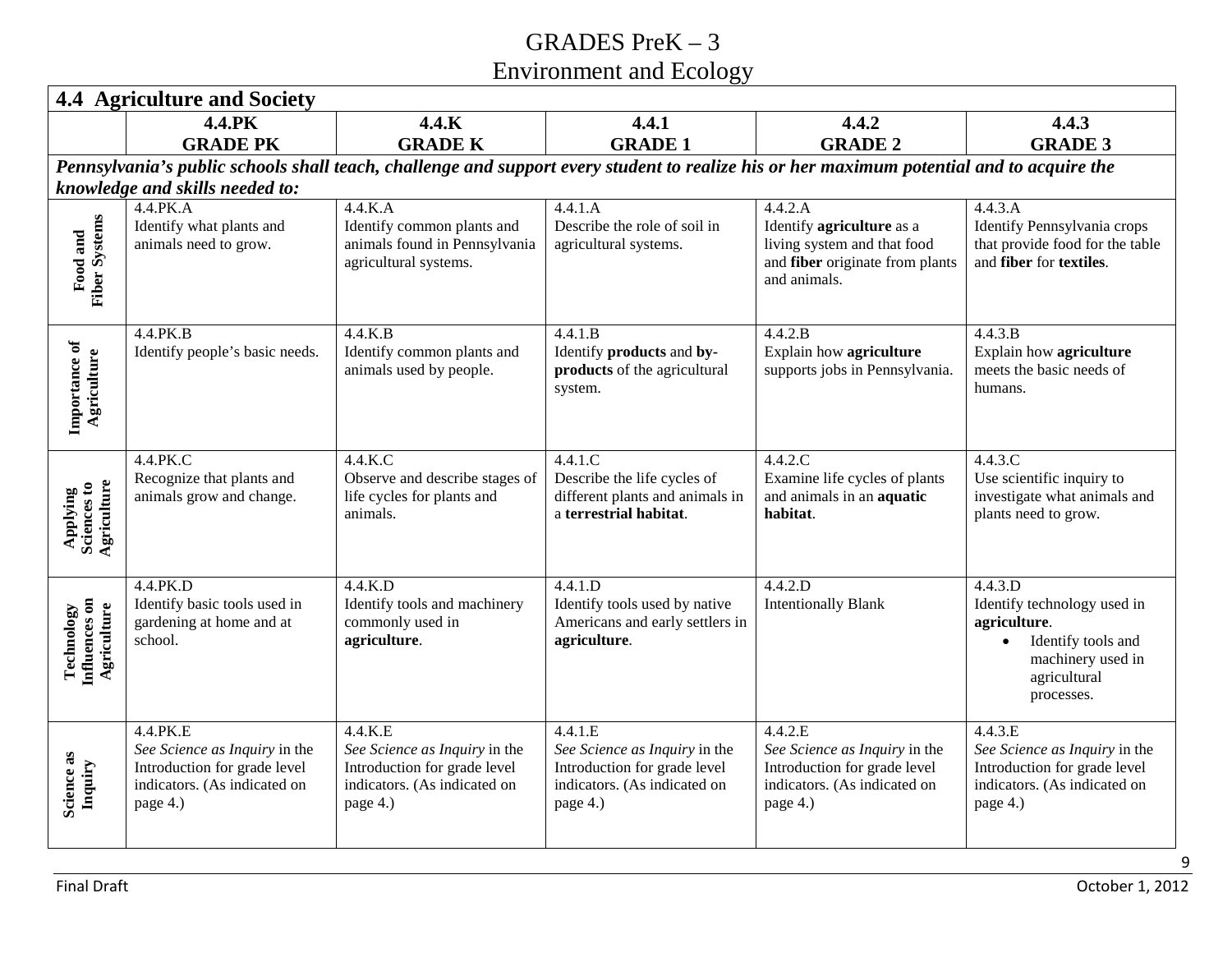|                               | <b>4.5 Humans and the Environment</b>                                                                                        |                                                                                                |                                                                                                                                                             |                                                                                                                  |                                                                                                                                                                                   |
|-------------------------------|------------------------------------------------------------------------------------------------------------------------------|------------------------------------------------------------------------------------------------|-------------------------------------------------------------------------------------------------------------------------------------------------------------|------------------------------------------------------------------------------------------------------------------|-----------------------------------------------------------------------------------------------------------------------------------------------------------------------------------|
|                               | 4.5.PK<br><b>GRADE PK</b>                                                                                                    | 4.5.K<br><b>GRADE K</b>                                                                        | 4.5.1<br><b>GRADE 1</b>                                                                                                                                     | 4.5.2<br><b>GRADE 2</b>                                                                                          | 4.5.3<br><b>GRADE 3</b>                                                                                                                                                           |
|                               |                                                                                                                              |                                                                                                | Pennsylvania's public schools shall teach, challenge and support every student to realize his or her maximum potential and to acquire the                   |                                                                                                                  |                                                                                                                                                                                   |
|                               | knowledge and skills needed to:                                                                                              |                                                                                                |                                                                                                                                                             |                                                                                                                  |                                                                                                                                                                                   |
| Sustainability                | 4.5.PK.A<br>Identify what people need to<br>survive.                                                                         | 4.5.K.A<br>Identify what people use in<br>their everyday life.                                 | 4.5.1.A<br>Identify resources humans use<br>from the environment.                                                                                           | 4.5.2.A<br>Identify the natural resources<br>used to make various<br>products.                                   | 4.5.3.A<br>Identify resources humans<br>take from the <b>environment</b><br>for their survival.                                                                                   |
| Integrated Pest<br>Management | 4.5.PK.B<br>Identify things in the natural<br>environment that can be<br>harmful to people, pets and<br>other living things. | 4.5.K.B<br>Identify common pests in our<br>homes, gardens and<br>neighborhoods.                | 4.5.1.B<br>Describe why people consider<br>some insects, plants and other<br>living things to be pests, and<br>ways to control their<br>population numbers. | 4.5.2.B<br><b>Intentionally Blank</b>                                                                            | 4.5.3.B<br>Define the term pest and<br>identify various plants and<br>animals that humans may call<br>pests.                                                                      |
| Pollution                     | 4.5.PK.C<br>Identify ways people pollute<br>the environment.                                                                 | 4.5.K.C<br>Identify different types of<br>pollution (land, water or air)<br>and their sources. | 4.5.1.C<br>Describe how pollution<br>affects the health of a habitat.                                                                                       | 4.5.2.C<br>Identify how people can<br>reduce pollution.                                                          | 4.5.3.C<br>Identify different types of<br>pollution and their sources.                                                                                                            |
| Management<br>Waste           | 4.5.PK.D<br>Describe how everyday human<br>activities generate waste.                                                        | 4.5.K.D<br>Identify waste and practice<br>ways to reduce, reuse and<br>recycle.                | 4.5.1.D<br>Identify where waste from the<br>home, school and community<br>goes for disposal.                                                                | 4.5.2.D<br>Describe how people can help<br>the environment by reducing,<br>reusing, recycling and<br>composting. | 4.5.3.D<br>Describe how waste is<br>generated.<br>Identify and propose<br>$\bullet$<br>a solution for a waste<br>issue in the school<br>setting (e.g., litter in<br>the hallway). |
| Human<br>Health<br>Issues     | 4.5.PK.E<br><b>Intentionally Blank</b>                                                                                       | 4.5.K.E<br><b>Intentionally Blank</b>                                                          | 4.5.1.E<br><b>Intentionally Blank</b>                                                                                                                       | 4.5.2.E<br><b>Intentionally Blank</b>                                                                            | 4.5.3.E<br><b>Intentionally Blank</b>                                                                                                                                             |
| <b>Final Draft</b>            |                                                                                                                              |                                                                                                |                                                                                                                                                             |                                                                                                                  | 10<br>October 1, 2012                                                                                                                                                             |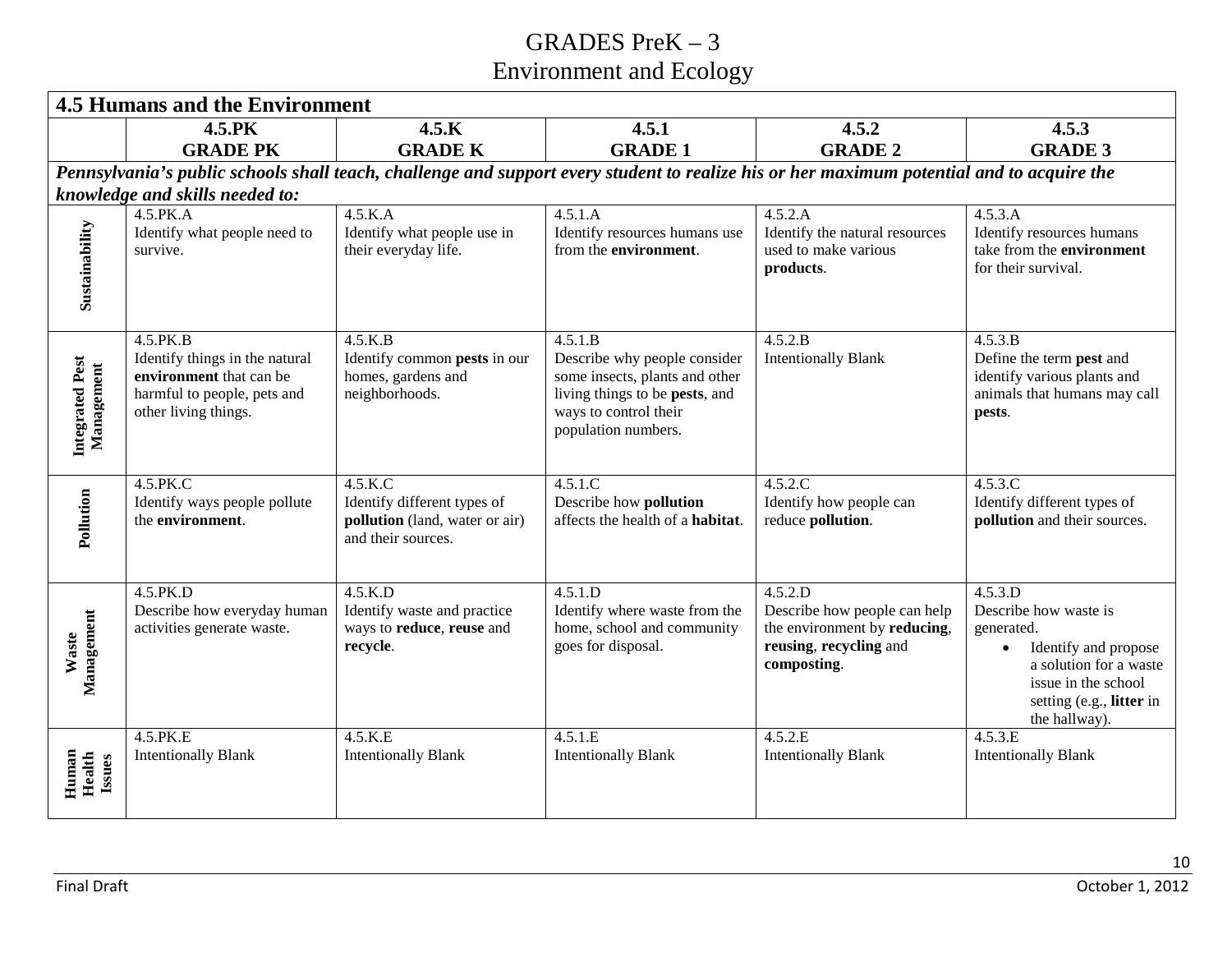|                           | 4.5 Humans and the Environment                                                                                                            |                                                                                                                         |                                                                                                                      |                                                                                                                      |                                                                                                                      |
|---------------------------|-------------------------------------------------------------------------------------------------------------------------------------------|-------------------------------------------------------------------------------------------------------------------------|----------------------------------------------------------------------------------------------------------------------|----------------------------------------------------------------------------------------------------------------------|----------------------------------------------------------------------------------------------------------------------|
|                           | 4.5.PK                                                                                                                                    | 4.5.K                                                                                                                   | 4.5.1                                                                                                                | 4.5.2                                                                                                                | 4.5.3                                                                                                                |
|                           | <b>GRADE PK</b>                                                                                                                           | <b>GRADE K</b>                                                                                                          | <b>GRADE 1</b>                                                                                                       | <b>GRADE 2</b>                                                                                                       | <b>GRADE 3</b>                                                                                                       |
|                           | Pennsylvania's public schools shall teach, challenge and support every student to realize his or her maximum potential and to acquire the |                                                                                                                         |                                                                                                                      |                                                                                                                      |                                                                                                                      |
|                           | knowledge and skills needed to:                                                                                                           |                                                                                                                         |                                                                                                                      |                                                                                                                      |                                                                                                                      |
| as<br>Inquiry<br>Science: | 4.5.PK.F<br>See Science as Inquiry in the<br>Introduction for grade level<br>indicators. (As indicated on<br>page 4.)                     | $4.5$ .K.F<br>See Science as Inquiry in the<br>Introduction for grade level<br>indicators. (As indicated on<br>page 4.) | 4.5.1.F<br>See Science as Inquiry in the<br>Introduction for grade level<br>indicators. (As indicated on<br>page 4.) | 4.5.2.F<br>See Science as Inquiry in the<br>Introduction for grade level<br>indicators. (As indicated on<br>page 4.) | 4.5.3.F<br>See Science as Inquiry in the<br>Introduction for grade level<br>indicators. (As indicated on<br>page 4.) |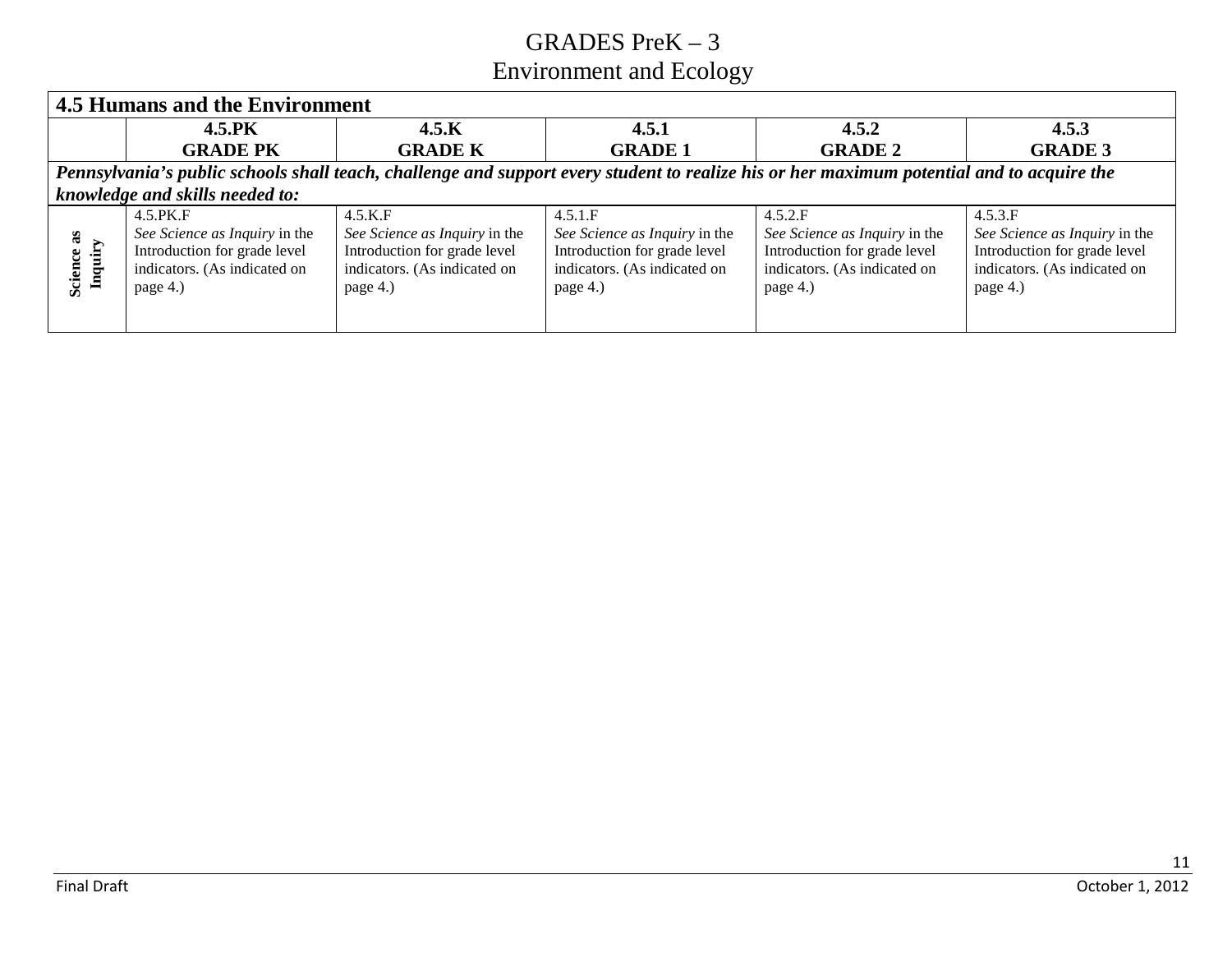#### **XII. Glossary**

| <b>Adaptation:</b>             | Special, inherited characteristics that help an organism survive in its environment and which are developed over time.                                                                                                                                 |
|--------------------------------|--------------------------------------------------------------------------------------------------------------------------------------------------------------------------------------------------------------------------------------------------------|
| <b>Agriculture:</b>            | Science and art of cultivating soil, producing crops, and raising livestock, and in varying degrees the processing and<br>distribution of the food or fiber product or by-product.                                                                     |
| <b>Aquatic Ecosystem:</b>      | The interacting system of a biological community and its nonliving environments; also, the place where these interactions<br>occur (pond, lake, marsh, bog, swamp, creek, river, stream).                                                              |
| <b>By-Product:</b>             | Something produced or manufactured in addition to the principal product for which the original resource was cultivated<br>or harvested; often takes on a form very different from its source.                                                          |
| <b>Compost:</b>                | Decomposed organic material resulting from the breakdown by living beings (mostly microbes) and used to enrich or<br>improve the consistency and content of soil for growing.                                                                          |
| <b>Fiber:</b>                  | 1) Threadlike rows of cells in foods that give texture and substance, or "bulk," which is important in a healthy diet;<br>2)<br>slender, threadlike structure combining with other fibers in the form of weaving, knitting, or otherwise intertwining. |
| <b>Food Chain:</b>             | The transfer of food energy from one organism to another as each consumes a lower member and in turn is preyed upon<br>by a higher member.                                                                                                             |
| Litter:                        | Waste materials carelessly discarded or accidentally deposited in an inappropriate place. Littering is against the law.                                                                                                                                |
| <b>Natural Resources:</b>      | Those raw materials supplied by the Earth and its processes. Natural resources include nutrients, minerals, water, plants,<br>animals, etc.                                                                                                            |
| <b>Nonrenewable Resources:</b> | Natural materials such as oil, gas, coal, etc. which are considered exhaustible because of their scarcity, the great length of<br>time required for their formation, or their rapid depletion.                                                         |
| <b>Non-Point Pollution:</b>    | Pollution that is carried far from their original source by rain, melting snow, moving water, wind, etc., and deposited in<br>soil or water systems.                                                                                                   |